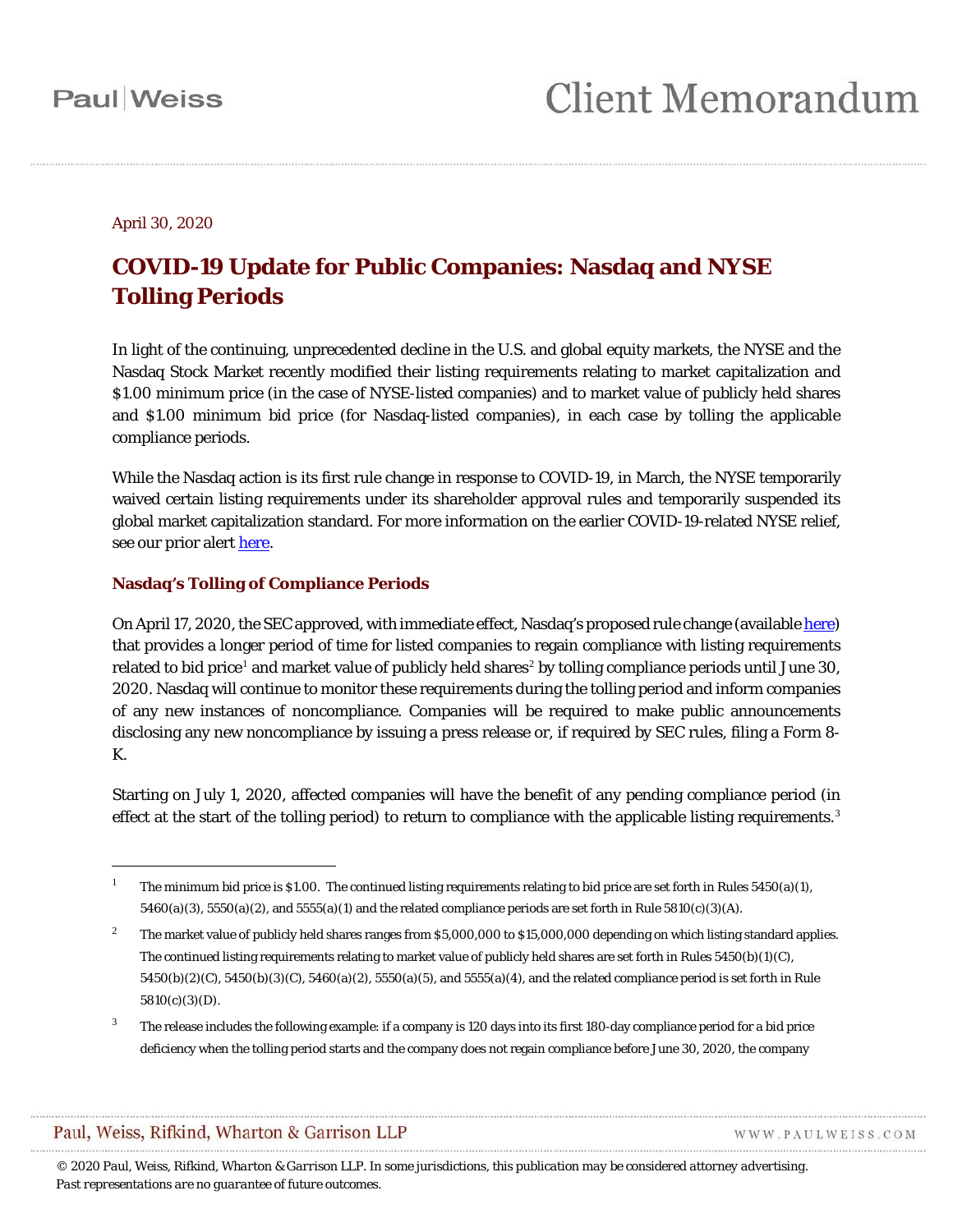Companies that become noncompliant during the tolling period will have 180 days from July 1, 2020 to return to compliance.<sup>[4](#page-1-0)</sup>

#### **NYSE's Tolling of Compliance Periods**

The NYSE's proposed rule change was approved, with immediate effect, by the SEC on April 21 (available [here\)](https://www.sec.gov/rules/sro/nyse/2020/34-88717.pdf). Pursuant to the relief, the compliance period for the following two listing requirements will be tolled through June 30, 2020, so that any time period for which a company is deemed out of compliance during the tolling period would not count towards the applicable cure period:

- the maximum 18-month compliance period for companies that have become noncompliant with the applicable market capitalization standard<sup>[5](#page-1-1)</sup> as a consequence of having both stockholders' equity of less than \$50,000,000 and an average global market capitalization over a consecutive 30 trading-day period of less than \$50,000,000; and
- the maximum six-month compliance period for companies that have become noncompliant with the \$1.00 price requirement for capital and common stock<sup>[6](#page-1-2)</sup> as a consequence of the average closing price of their stock having fallen below \$1.00 over a consecutive 30 trading-day period.

The NYSE will continue to identify companies that fail to meet these listing requirements and to notify them of noncompliance. Any company so notified during the tolling period will need to issue a press release and, where required by SEC rules, file a Form 8-K.

Companies that became noncompliant prior to the start of the tolling period will have their compliance period tolled, but they nonetheless will be required to submit a compliance plan within the time frames set forth in the NYSE rules. The NYSE will review progress under the plans on a quarterly basis during the tolling period and has the authority to initiate delisting proceedings prior to the end of the maximum compliance period if the company fails to meet the material aspects of the compliance plan or any of the

<span id="page-1-2"></span><sup>6</sup> *See* Section 802.01(C) of the NYSE Listed Company Manual.

1

would have an additional 60 days, starting on July 1, 2020, to regain compliance. The company may be eligible for a second 180-day compliance period if it satisfies the conditions for eligibility at the conclusion of the first compliance period.

<span id="page-1-0"></span><sup>&</sup>lt;sup>4</sup> Companies involved in a hearing process will be able to take advantage of the tolling of compliance periods, but only if they have not yet had a hearing before a Hearing Panel and the determination to delist has not yet been reached by the time the tolling period starts.

<span id="page-1-1"></span><sup>5</sup> *See* Section 802.01(B) of the NYSE Listed Company Manual. This \$50,000,000 requirement should not be confused with the \$15,000,000 sub-threshold, breach of which can result in suspension and delisting without a cure period. That \$15,000,000 sub-threshold was temporarily suspended in March 2020.